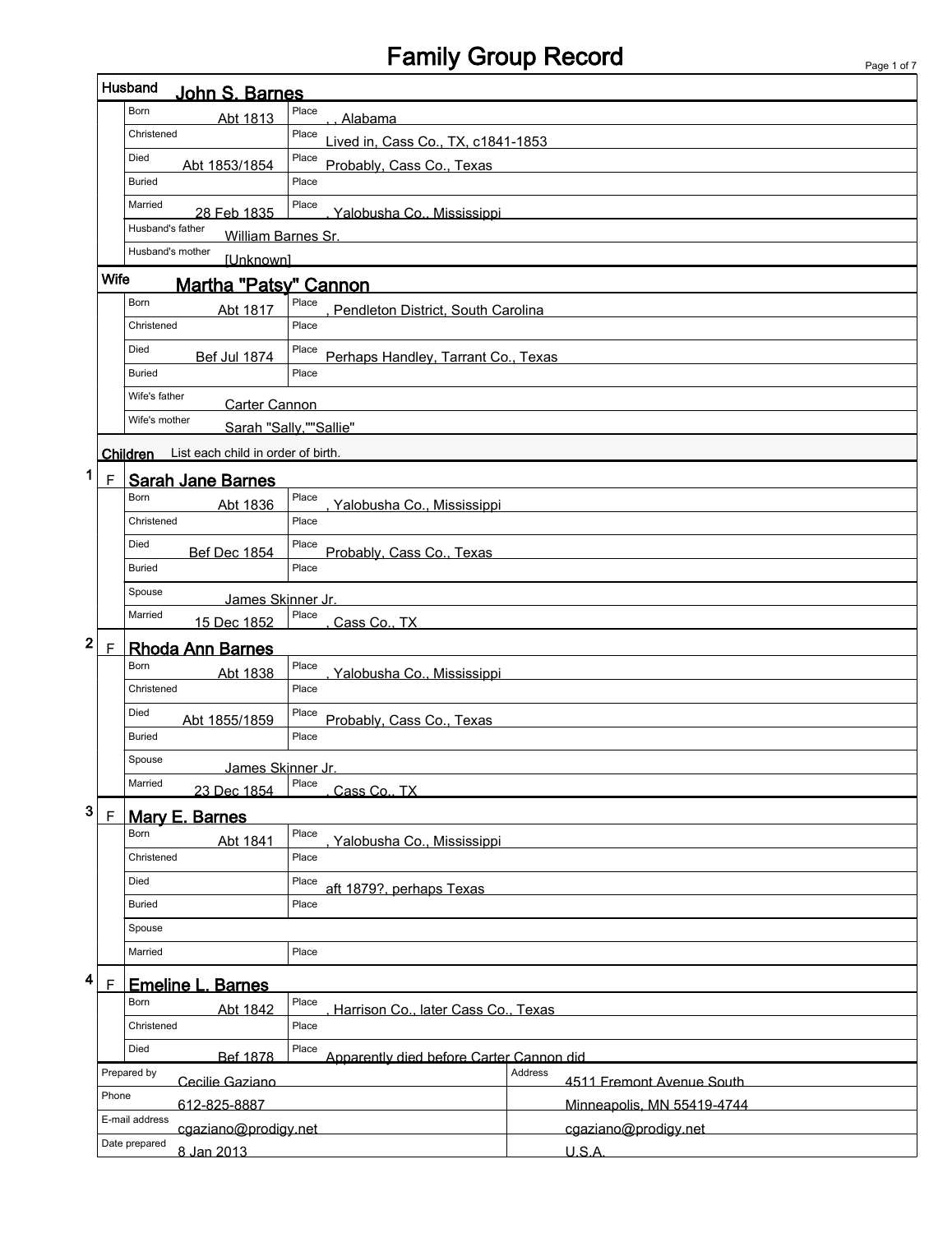## Family Group Record

| Page 2 of 7 |  |  |
|-------------|--|--|

|   |                                                        | Husband<br>John S. Barnes                                    |                                                                                                                                                                                                                                                                                                                                                                                                                                                                                                                                                                                                    |  |  |  |  |  |  |
|---|--------------------------------------------------------|--------------------------------------------------------------|----------------------------------------------------------------------------------------------------------------------------------------------------------------------------------------------------------------------------------------------------------------------------------------------------------------------------------------------------------------------------------------------------------------------------------------------------------------------------------------------------------------------------------------------------------------------------------------------------|--|--|--|--|--|--|
|   | Wife                                                   | Martha "Patsv" Cannon                                        |                                                                                                                                                                                                                                                                                                                                                                                                                                                                                                                                                                                                    |  |  |  |  |  |  |
|   | List each child in order of birth.<br><b>Children</b>  |                                                              |                                                                                                                                                                                                                                                                                                                                                                                                                                                                                                                                                                                                    |  |  |  |  |  |  |
| 4 | E                                                      | <b>Emeline L. Barnes</b>                                     |                                                                                                                                                                                                                                                                                                                                                                                                                                                                                                                                                                                                    |  |  |  |  |  |  |
|   |                                                        | <b>Buried</b>                                                | Place<br>Perhaps, Cass Co., Texas                                                                                                                                                                                                                                                                                                                                                                                                                                                                                                                                                                  |  |  |  |  |  |  |
|   |                                                        | Spouse                                                       |                                                                                                                                                                                                                                                                                                                                                                                                                                                                                                                                                                                                    |  |  |  |  |  |  |
|   |                                                        | Married                                                      | Place                                                                                                                                                                                                                                                                                                                                                                                                                                                                                                                                                                                              |  |  |  |  |  |  |
| 5 | M                                                      | <b>Berry Henderson Barnes</b>                                |                                                                                                                                                                                                                                                                                                                                                                                                                                                                                                                                                                                                    |  |  |  |  |  |  |
|   | Place<br>Cass Co., Texas                               |                                                              |                                                                                                                                                                                                                                                                                                                                                                                                                                                                                                                                                                                                    |  |  |  |  |  |  |
|   |                                                        | Christened                                                   | Place                                                                                                                                                                                                                                                                                                                                                                                                                                                                                                                                                                                              |  |  |  |  |  |  |
|   |                                                        | Died<br>25 Oct 1883                                          | Place<br>Handley, Tarrant Co., Texas                                                                                                                                                                                                                                                                                                                                                                                                                                                                                                                                                               |  |  |  |  |  |  |
|   |                                                        | <b>Buried</b>                                                | Place                                                                                                                                                                                                                                                                                                                                                                                                                                                                                                                                                                                              |  |  |  |  |  |  |
|   |                                                        | Spouse                                                       | Theodocia Phidelia Leatherman "Delia"                                                                                                                                                                                                                                                                                                                                                                                                                                                                                                                                                              |  |  |  |  |  |  |
|   |                                                        | Married<br>7 Sep 1865                                        | Place<br>Bell Co., TX                                                                                                                                                                                                                                                                                                                                                                                                                                                                                                                                                                              |  |  |  |  |  |  |
| 6 | F                                                      | <b>Martha P. Barnes</b>                                      |                                                                                                                                                                                                                                                                                                                                                                                                                                                                                                                                                                                                    |  |  |  |  |  |  |
|   |                                                        | Born<br>Abt 1848                                             | Place<br>Cass Co., Texas                                                                                                                                                                                                                                                                                                                                                                                                                                                                                                                                                                           |  |  |  |  |  |  |
|   |                                                        | Christened                                                   | Place                                                                                                                                                                                                                                                                                                                                                                                                                                                                                                                                                                                              |  |  |  |  |  |  |
|   |                                                        | Abt 18 <sup>Died</sup> 873 (bef 9 Mar 1874)<br><b>Buried</b> | Place<br>Perhaps, Austin Co., Burnet Co., Tarrant Co., Texas<br>Place                                                                                                                                                                                                                                                                                                                                                                                                                                                                                                                              |  |  |  |  |  |  |
|   |                                                        |                                                              |                                                                                                                                                                                                                                                                                                                                                                                                                                                                                                                                                                                                    |  |  |  |  |  |  |
|   |                                                        | Spouse<br>James Whitten or Whiting Beall<br>Married          |                                                                                                                                                                                                                                                                                                                                                                                                                                                                                                                                                                                                    |  |  |  |  |  |  |
| 7 |                                                        |                                                              | Place Perhaps, Tarrant Co., TX<br>Abt 1863/1865                                                                                                                                                                                                                                                                                                                                                                                                                                                                                                                                                    |  |  |  |  |  |  |
|   | F                                                      | <b>Elmira Tennessee "Tinnie" Barnes</b><br>Born              | Place                                                                                                                                                                                                                                                                                                                                                                                                                                                                                                                                                                                              |  |  |  |  |  |  |
|   |                                                        | 9 Aug 1851<br>Christened                                     | Cass Co., Texas<br>Place                                                                                                                                                                                                                                                                                                                                                                                                                                                                                                                                                                           |  |  |  |  |  |  |
|   |                                                        | Died                                                         | Place                                                                                                                                                                                                                                                                                                                                                                                                                                                                                                                                                                                              |  |  |  |  |  |  |
|   |                                                        | 19 Aug 1931<br><b>Buried</b>                                 | Austin, Travis Co., Texas; Resided, Temple, Bell Co., Texas<br>Place                                                                                                                                                                                                                                                                                                                                                                                                                                                                                                                               |  |  |  |  |  |  |
|   | Hillcrest Cemetery, probably Bell Co., Texas<br>Spouse |                                                              |                                                                                                                                                                                                                                                                                                                                                                                                                                                                                                                                                                                                    |  |  |  |  |  |  |
|   |                                                        | Married                                                      | Martin Van Buren Digby<br>Place                                                                                                                                                                                                                                                                                                                                                                                                                                                                                                                                                                    |  |  |  |  |  |  |
| 8 |                                                        | 28 Jan 1869                                                  | Donahoe, Bell Co., TX                                                                                                                                                                                                                                                                                                                                                                                                                                                                                                                                                                              |  |  |  |  |  |  |
|   | M                                                      | <b>Seaborn Barnes</b><br>Born                                | Place                                                                                                                                                                                                                                                                                                                                                                                                                                                                                                                                                                                              |  |  |  |  |  |  |
|   |                                                        | Abt 1852/1853<br>Christened                                  | Probably, Cass Co., Texas<br>Place                                                                                                                                                                                                                                                                                                                                                                                                                                                                                                                                                                 |  |  |  |  |  |  |
|   |                                                        | Died<br>20 Jul 1878                                          | Place<br>Round Rock, Williamson Co., Texas                                                                                                                                                                                                                                                                                                                                                                                                                                                                                                                                                         |  |  |  |  |  |  |
|   |                                                        | Buried                                                       | Place<br>Round Rock, Williamson Co., Texas                                                                                                                                                                                                                                                                                                                                                                                                                                                                                                                                                         |  |  |  |  |  |  |
|   |                                                        | Spouse                                                       |                                                                                                                                                                                                                                                                                                                                                                                                                                                                                                                                                                                                    |  |  |  |  |  |  |
|   |                                                        | Married                                                      | Place                                                                                                                                                                                                                                                                                                                                                                                                                                                                                                                                                                                              |  |  |  |  |  |  |
|   | <b>Notes</b>                                           | HUSBAND - John S. Barnes                                     |                                                                                                                                                                                                                                                                                                                                                                                                                                                                                                                                                                                                    |  |  |  |  |  |  |
|   |                                                        |                                                              | John S. Barnes is placed as a son in this family by "Family Finder" DNA results for Thomas Houston Barnes, Jr., a<br>direct descendant of William Barnes, Sr., and Cecilie Gaziano, who is a direct descendant of John S. Barnes. Family<br>Finder results predicted at the second cousin to fourth cousin level. Fourth cousin appears to be correct.                                                                                                                                                                                                                                             |  |  |  |  |  |  |
|   |                                                        |                                                              | Birthplace of Alabama comes from the 1850 Cass Co., TX, census for John S. Barns. Because his relatives were<br>known to be in MS and LA ca. 1800-1820, it is possible that he was actually born in one of those states and that the<br>informant for the 1800 census was wrong about AL. No research in AL has turned up evidence of his father being<br>there IF his father was named William Barnes (Sr.) or Loftin Barns (Sr.). It is possible his father was a relative of the<br>William Barnes andd Loftin Barns who were in Yalobusha Co., MS, when John S. Barns was. His father may even |  |  |  |  |  |  |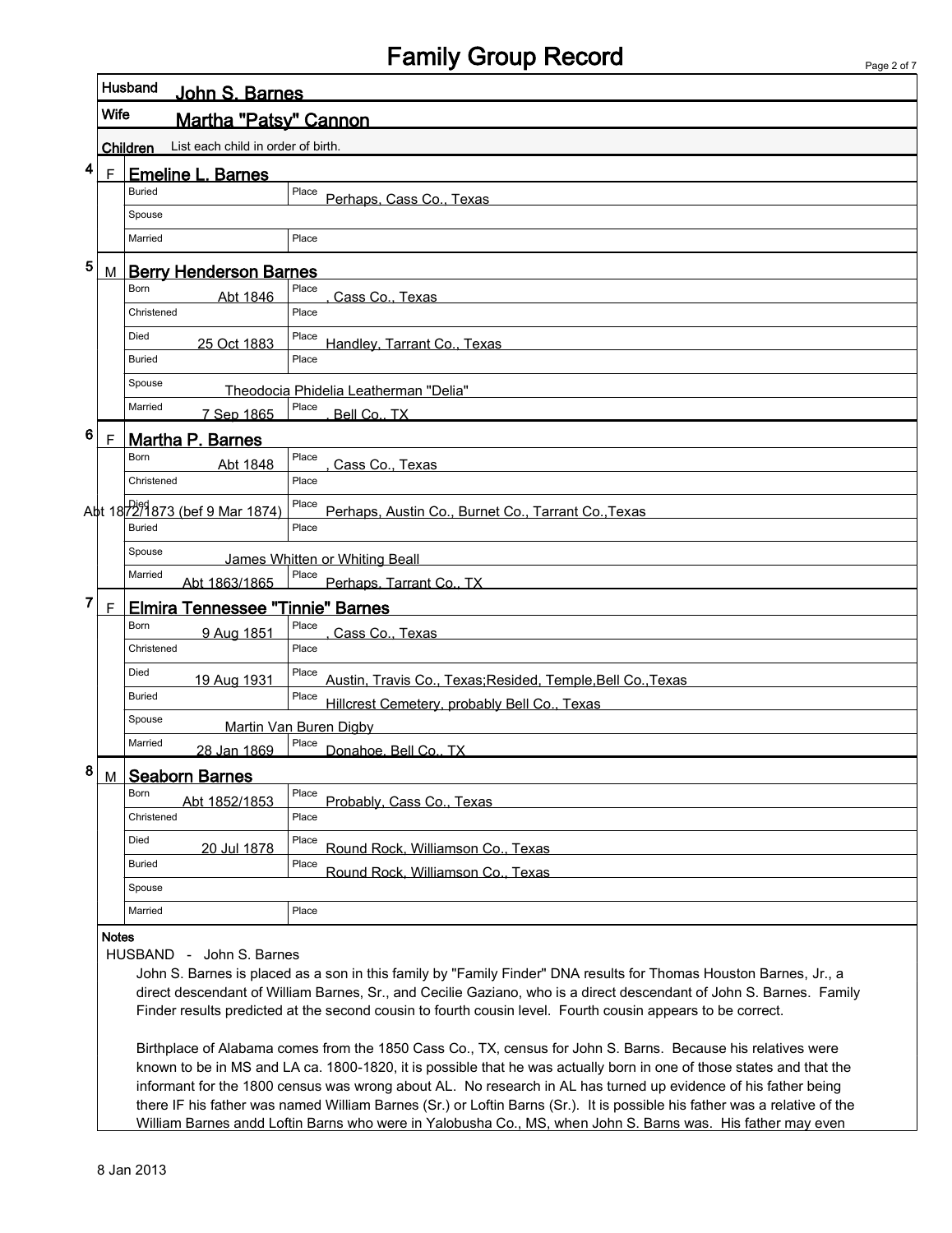#### Husband John S. Barnes

### Wife Martha "Patsy" Cannon

Notes

HUSBAND - John S. Barnes (Continued) have been a Barnes unrelated to either William or Loftin.

Earliest records show the name as BARNS. Son Berry Henderson used BARNES.

Yalobusha Co., MS, tax list, 1834-1835; 1836; 1841.

28 Feb 1835 Yalobusha Co., MS, marriage index. Marriage record book lost. Exact date of marriage found in microfilmed MS marriages of a Texas library in Dallas. Date must have been recorded (by WPA workers perhaps) by TX library or other agency before the book was lost.

According to an unknown author in the NORTH MISSISSIPPI HERALD on 04 Aug 1938, reported in "Comments on the Early History of Water Valley," YALOBUSHA PIONEER, Vol. XVII, Issue 4, Winter 1992, published by the Yalobusha County Historical Society, P.O. Box 258, Coffeeville, MS 38922-0258: "In the fall of 1834, Mr. Carton (sic) Cannon put up a cabin on the ground now occupied by the Shaw Foundry and about the same time, JOHN BARNES, a son-in-law of Mr. Cannon, made an improvement where Mr. A. Tabor now resides." (p. 15)

Also, under discussion of the town of Washington, about two miles north of Water Valley, which sprang up about 1837- 1838 and flourished for 2-3 years before being eclipsed by Water Valley: "In 1838 or 1839, Mr. G. B. Ragsdale moved up from the vicinity of Coffeeville and purchased the improvements made by Mr. BARNES, where Mr. A. Tabor now resides, and established what was known for many years as Ragsdale Stand. As stated before, the road through this valley was the Great Stage Route from Jackson, Canton, Lexington, Carrolton, Grenada, Coffeeville, Oxford, Holly Springs, to LaGrange, Tennessee.

 "The first stage stand was at Mr. Charles Cock's, Mr. Geo. Dickinson's present residence, and afterwards it was moved to Ragsdale's Stand, where in 1844 the first post office was established. We would state here that Ragsdale's Stand was just outside of the county line, was never in Yalobusha County until a few years ago, when the Legislature attached two tiers of sections of the county from the territory of Lafayette." (pp. 16-17)

3 Jul 1841, James Skinner received a conditional certificate for 640 acres, which JOHN BARNES (and Calvin Cunningham) witnessed.

Texas General Land Office: File 848, Bowie 3rd Class, 294 acres for JOHN S. BARNES, 3 Feb 1845. File 220, 346 acres for JOHN S. BARNES, surveyed 19 Oct 1848, conditional certificates, never completed the patents. Conditional certificate received 4 May 1844. Cass Co., TX.

| 37 | M | W |  | Ala.        | $\lceil c1813 \rceil$ |                                                                               |
|----|---|---|--|-------------|-----------------------|-------------------------------------------------------------------------------|
| 33 | F | W |  | S.C.        | [c1817]               |                                                                               |
| 14 | F | W |  | Miss.       | [c1836]               |                                                                               |
| 12 | F | W |  | Miss.       | [c1838]               |                                                                               |
| 9  | F | W |  | Miss.       | [c1841]               |                                                                               |
|    | F | W |  | Texas       | [c1843]               |                                                                               |
| 4  | М | W |  | Texas       |                       | [c1846] This is really Berry H.                                               |
|    | F | W |  | Texas       | [c1848]               |                                                                               |
|    |   |   |  | Farmer 1000 |                       | 1850 Census of Precinct 1, Cass County, Texas, 98/103, lines 8-13 (Sept. 28): |

No censuses found to date show his family after 1850. They could have been in the 1860 and 1870 Tarrant Co., TX, censuses, which were burned or lost.

14 May 1849 JOHN S. BARNS sold 294 acres to Asa Johnson.

29 Mar 1850 JOHN BARNES vs. James Waits Distr. Court case, Cass Co.

1850 This is the last date John BARNS/ES appeared in Cass Co. tax records.

Feb/Mar 1853 Two land transactions between JOHN S. BARNS and heirs of James Skinner Sr.

1854 Only Martha Barnes appears as taxpayer on John S. Barns's land. This suggests that John died between 1853 and 1854.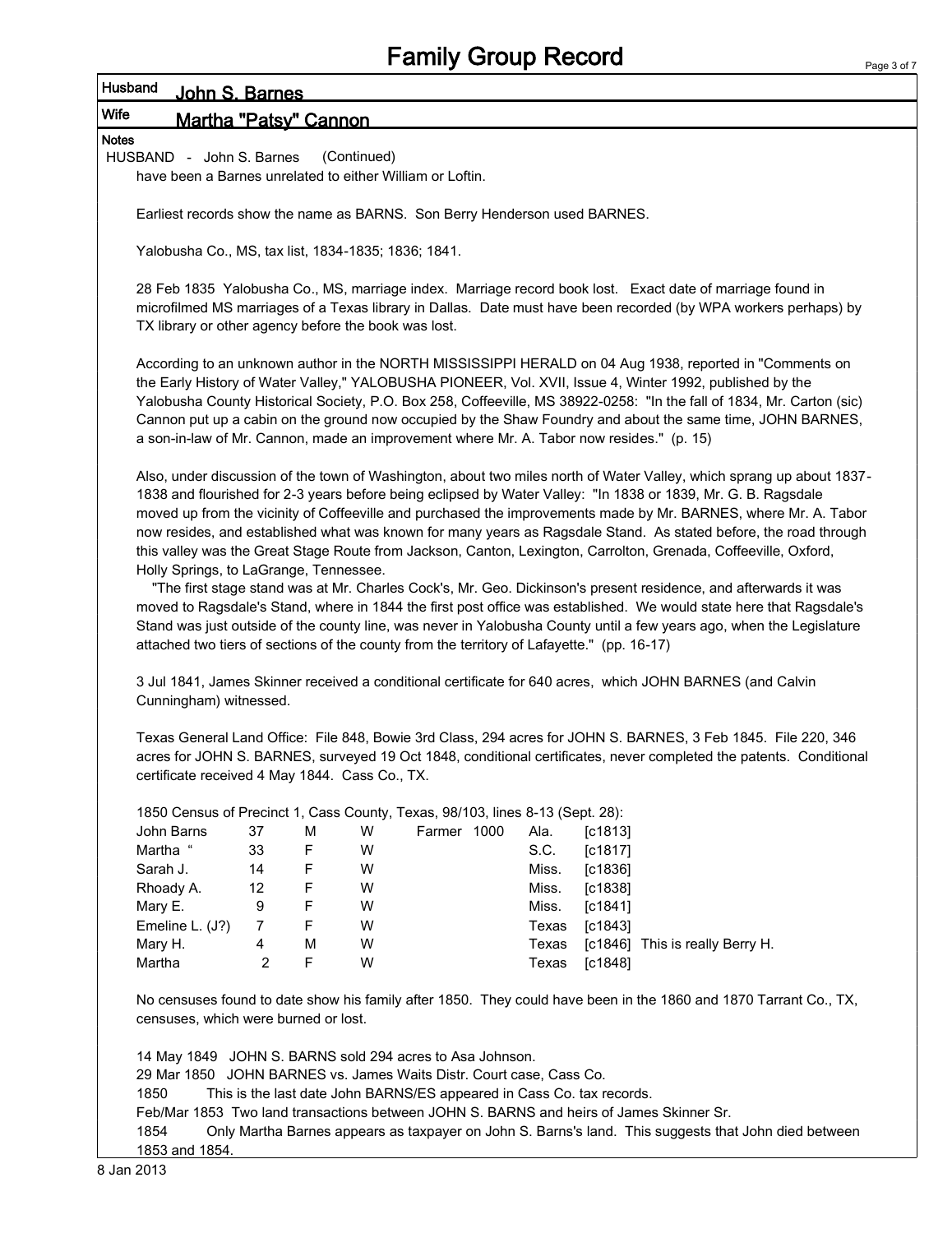| Husband<br>John S. Barnes                                                                                                                                                                                                                                                                                                                                                                                                                                                                                                                                                                                                       |  |  |  |  |  |  |  |
|---------------------------------------------------------------------------------------------------------------------------------------------------------------------------------------------------------------------------------------------------------------------------------------------------------------------------------------------------------------------------------------------------------------------------------------------------------------------------------------------------------------------------------------------------------------------------------------------------------------------------------|--|--|--|--|--|--|--|
| <b>Wife</b><br>Martha "Patsv" Cannon                                                                                                                                                                                                                                                                                                                                                                                                                                                                                                                                                                                            |  |  |  |  |  |  |  |
| <b>Notes</b><br>HUSBAND - John S. Barnes<br>(Continued)<br>Tarrant Co., TX, tax records which appeared to be for this John Barns must be for someone else(?). Not clear if this                                                                                                                                                                                                                                                                                                                                                                                                                                                 |  |  |  |  |  |  |  |
| is a relative:<br>1856, 1857 Tarrant Co., TX, JOHN BARNES? paid poll tax.<br>Tarrant Co., JOHN BARNES, 174 acres of land taxed.<br>1863                                                                                                                                                                                                                                                                                                                                                                                                                                                                                         |  |  |  |  |  |  |  |
| 1876<br>Tarrant Co., TX, Deeds, Vol. F, p. 516: 1876, land belonging to JOHN BARNES HEIRS sold for non-<br>payment of taxes. D. C. HARRISON acquired it for \$6.86. Harrison was his brother-in-law. Date of transaction 05<br>Jun 1877.                                                                                                                                                                                                                                                                                                                                                                                        |  |  |  |  |  |  |  |
| 1877<br>Tarrant Co., JOHN BARNES heirs are mentioned in Carter Cannon estate documents.                                                                                                                                                                                                                                                                                                                                                                                                                                                                                                                                         |  |  |  |  |  |  |  |
| - Martha "Patsy" Cannon<br><b>WIFE</b><br>Tarrant Co., TX, Deeds, Book C, p. 508: B. H. Barnes to D. C. Harrison, 20 Apr 1877: mentions 12-1/2 acres set<br>aside by July 1874 court term to the heirs of Martha Barnes out of the Estate of C. C. Cannon, dec. (B. H. Barnes<br>was a son of Martha, and D. C. Harrison was her brother-in-law).                                                                                                                                                                                                                                                                               |  |  |  |  |  |  |  |
| - Sarah Jane Barnes<br>CHILD 1<br>First known record of Sarah Jane BARNS is in the 1850 Cass Co., TX, census, p.<br>727, for Precinct 3, Jefferson (now the capital of Marion Co., next door to<br>Cass Co.).                                                                                                                                                                                                                                                                                                                                                                                                                   |  |  |  |  |  |  |  |
| 21 Nov 1853: James SKINNER and wife Sarah J. of Cass Co., TX, made an indenture<br>to Gilbert C. BALL of same county; land on waters of Black Cypress, part of a<br>tract originally surveyed in the name of James SKINNER, Sr. Witnesses were:<br>T. C. JERRYMAN (BERRYMAN? PERRYMAN?) & A. J. HAYES. Sarah made her mark. Book<br>H, p. 200.                                                                                                                                                                                                                                                                                  |  |  |  |  |  |  |  |
| 13 Oct 1854: James SKINNER sold 640 acres, excluding 150 acres in NWC, to<br>Gilbert C. BALL, patent of James SKINNER SR. 28 Feb 1849. There was no mention<br>of wife, Sarah Jane. She may have died by this date.                                                                                                                                                                                                                                                                                                                                                                                                             |  |  |  |  |  |  |  |
| CHILD <sub>2</sub><br>- Rhoda Ann Barnes<br>First known record of Rhoda Ann BARNS is in the 1850 Cass Co., TX, census, p.<br>727, for Precinct 3, Jefferson (now the capital of Marion Co., next door to<br>Cass Co.).                                                                                                                                                                                                                                                                                                                                                                                                          |  |  |  |  |  |  |  |
| CHILD <sub>3</sub><br>- Mary E. Barnes<br>Nothing is known of Mary E. BARNS. Perhaps the following record of her mother's father's estate refers to her:                                                                                                                                                                                                                                                                                                                                                                                                                                                                        |  |  |  |  |  |  |  |
| 17 Oct 1879, Tarrant Co., TX, Final Account of Estate of Carter CANNON, deceased, by D. C. HARRISON,<br>administrator, 6th page: "And would state that Mary BARNES is entitled to sixty-five dollars in said amount shown in<br>hand of Administrator." Goes on to state: "Administrator further shows that he is the owner of the ballance [sic] of<br>said \$712.78 having purchased the same from the other heirs of Carter Cannon dec.'d." [Before the mention of Mary<br>BARNES, the document discusses the heirs of Elijah CANNON deceased, son of Carter, naming Elijah's widow,<br>Ophelia MYRICK, and their children.] |  |  |  |  |  |  |  |
| - Emeline L. Barnes<br>CHILD 4<br>1850 Census, Cass Co., TX, Precinct 1, Dwelling 98/Family 103, line 8, p. 727, In household of John and Martha<br>BARNS, enumerated on 28 Sep 1850. Emeline T. BARNS, line 13.                                                                                                                                                                                                                                                                                                                                                                                                                |  |  |  |  |  |  |  |
| Nothing more is known of Emeline. Perhaps she died before her mother's father, Carter Cannon, did in 1878,                                                                                                                                                                                                                                                                                                                                                                                                                                                                                                                      |  |  |  |  |  |  |  |

because she is not mentioned among the Barnes heirs.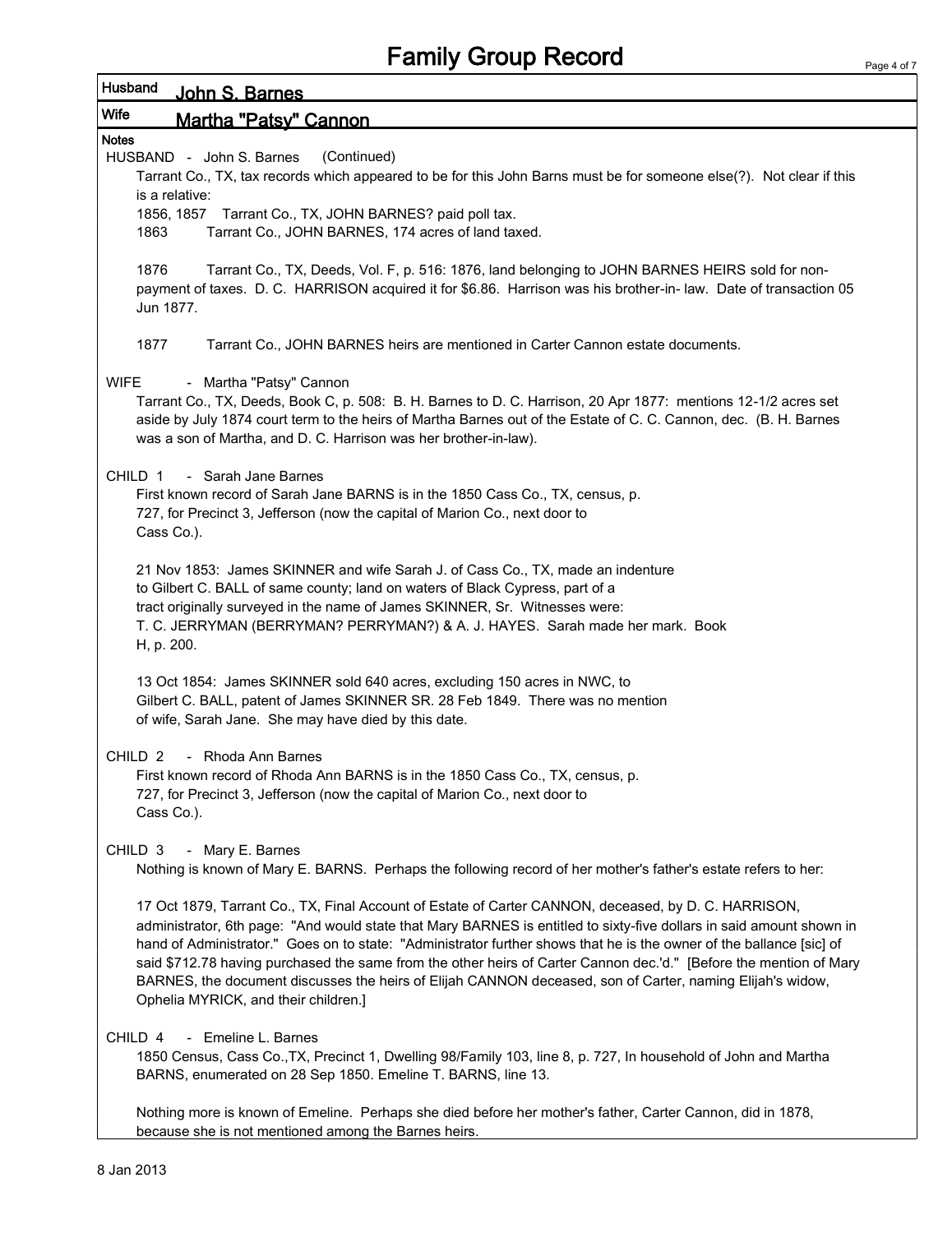| Husband      | <u>John S. Barnes</u>                                                                                                                                                                                                                      |                                                                                                                       |                       |                                                                 |                          |                                                                                                                           |  |  |  |
|--------------|--------------------------------------------------------------------------------------------------------------------------------------------------------------------------------------------------------------------------------------------|-----------------------------------------------------------------------------------------------------------------------|-----------------------|-----------------------------------------------------------------|--------------------------|---------------------------------------------------------------------------------------------------------------------------|--|--|--|
| <b>Wife</b>  | Martha "Patsv" Cannon                                                                                                                                                                                                                      |                                                                                                                       |                       |                                                                 |                          |                                                                                                                           |  |  |  |
| <b>Notes</b> |                                                                                                                                                                                                                                            |                                                                                                                       |                       |                                                                 |                          |                                                                                                                           |  |  |  |
| CHILD 5      | - Berry Henderson Barnes                                                                                                                                                                                                                   |                                                                                                                       |                       |                                                                 |                          |                                                                                                                           |  |  |  |
|              |                                                                                                                                                                                                                                            |                                                                                                                       |                       |                                                                 |                          | Family of B. H. Barnes is shown twice in the 1880 Census: (1) village of Handley, Tarrant Co., p. 4, and (2) District 91, |  |  |  |
|              | p. 76A.                                                                                                                                                                                                                                    |                                                                                                                       |                       |                                                                 |                          |                                                                                                                           |  |  |  |
|              |                                                                                                                                                                                                                                            | 1880 census of 91st District, S.D., p. 1, 40/42 (June 9-10):                                                          |                       |                                                                 |                          |                                                                                                                           |  |  |  |
|              | BARNES, Berry H.                                                                                                                                                                                                                           | W M 33 [head]                                                                                                         |                       |                                                                 |                          | Married Cattle dealer Texas Tennessee [sic] Tennessee [sic]                                                               |  |  |  |
|              | Theodosha                                                                                                                                                                                                                                  | W F 32 Wife                                                                                                           |                       | Married Housekeeper Louisiana Tennessee [sic]                   |                          |                                                                                                                           |  |  |  |
|              | Tennessee [sic]                                                                                                                                                                                                                            |                                                                                                                       |                       |                                                                 |                          |                                                                                                                           |  |  |  |
|              | John                                                                                                                                                                                                                                       | W M 13 Son*                                                                                                           |                       | Work on farm                                                    | Texas Texas Louisiana    |                                                                                                                           |  |  |  |
|              | Robert                                                                                                                                                                                                                                     | W M 11 Son*                                                                                                           |                       |                                                                 | Texas Texas Louisiana    |                                                                                                                           |  |  |  |
|              | Philip                                                                                                                                                                                                                                     | 9 Son*<br>W M                                                                                                         |                       |                                                                 | Texas Texas Louisiana    |                                                                                                                           |  |  |  |
|              | Ophelia<br>Charlie                                                                                                                                                                                                                         | W F 6 Daughter<br>W M 3 Son                                                                                           |                       |                                                                 | Texas Texas Louisiana    | Texas Texas Louisiana                                                                                                     |  |  |  |
| <b>BEALL</b> | Lilly                                                                                                                                                                                                                                      | W F 8 Niece                                                                                                           |                       |                                                                 | <b>Texas Texas Texas</b> |                                                                                                                           |  |  |  |
|              | <b>HELBRON Sarah</b>                                                                                                                                                                                                                       | W F 25                                                                                                                |                       | Widowed Housekeeper Texas Mississippi Mississippi               |                          |                                                                                                                           |  |  |  |
|              |                                                                                                                                                                                                                                            |                                                                                                                       | *In school            |                                                                 |                          |                                                                                                                           |  |  |  |
|              |                                                                                                                                                                                                                                            |                                                                                                                       |                       |                                                                 |                          |                                                                                                                           |  |  |  |
|              |                                                                                                                                                                                                                                            | 1880 census of Village of Handley, Tarrant Co., TX, S.D. 3, E.D. 203, p. 4, 23/23 (Sept. 22):                         |                       |                                                                 |                          |                                                                                                                           |  |  |  |
|              | BARNES, Henderson B. W M 32 [Head]                                                                                                                                                                                                         |                                                                                                                       |                       | Married Raising cattle Can't read Can't write Texas Mississippi |                          |                                                                                                                           |  |  |  |
|              | Mississippi                                                                                                                                                                                                                                | Theodosia F. W F 31 Wife                                                                                              | Married Keeping house |                                                                 |                          | Louisiana [blank]                                                                                                         |  |  |  |
|              | Mississippi                                                                                                                                                                                                                                |                                                                                                                       |                       |                                                                 |                          |                                                                                                                           |  |  |  |
|              | John F                                                                                                                                                                                                                                     | W M 13 Son                                                                                                            | At home<br>Single     |                                                                 | 5 years of school        | Texas Tex. La.                                                                                                            |  |  |  |
|              | Robert E. W.                                                                                                                                                                                                                               | W M 11 Son                                                                                                            | At home<br>Single     |                                                                 | 5 years of school        | Texas Tex. La.                                                                                                            |  |  |  |
|              | Philip N.                                                                                                                                                                                                                                  | W M 8 Son                                                                                                             | At home<br>Single     |                                                                 | 5 years of school        | Texas Tex. La.                                                                                                            |  |  |  |
|              | Emma O.                                                                                                                                                                                                                                    | W F<br>6 Daughter Single                                                                                              |                       |                                                                 |                          | Texas Tex. La.                                                                                                            |  |  |  |
|              | Charles H. J. W M                                                                                                                                                                                                                          | 3 Son                                                                                                                 | Single                |                                                                 |                          | Texas Tex. La.                                                                                                            |  |  |  |
|              | Ida May                                                                                                                                                                                                                                    | W F May Daughter Single                                                                                               |                       |                                                                 |                          | Texas Tex. La.                                                                                                            |  |  |  |
| <b>BEALE</b> | Lilia E.                                                                                                                                                                                                                                   | Clementinius W M May Son<br>W F<br>8 Ward                                                                             | Single<br>Single      |                                                                 | 5 years of school        | Texas Tex. La.<br>Texas Miss. Tex.                                                                                        |  |  |  |
|              |                                                                                                                                                                                                                                            |                                                                                                                       |                       |                                                                 |                          |                                                                                                                           |  |  |  |
|              |                                                                                                                                                                                                                                            | Approximate date of death and cause (tuberculosis) from his granddaughter, Pauline (Barnes) Prescott of Ft. Worth,    |                       |                                                                 |                          |                                                                                                                           |  |  |  |
|              |                                                                                                                                                                                                                                            | TX. (Mrs. Luther Daniel Prescott, widow, interviewed on 19 Apr 1991 by telephone.)                                    |                       |                                                                 |                          |                                                                                                                           |  |  |  |
|              |                                                                                                                                                                                                                                            |                                                                                                                       |                       |                                                                 |                          |                                                                                                                           |  |  |  |
|              |                                                                                                                                                                                                                                            | 4 Apr 1881 Tarrant Co., TX, Deeds, Book S, p. 639: B. H. Barnes to Martha Puchet (Pucket?) of Sebastian Co., AR.      |                       |                                                                 |                          |                                                                                                                           |  |  |  |
|              |                                                                                                                                                                                                                                            |                                                                                                                       |                       |                                                                 |                          |                                                                                                                           |  |  |  |
|              |                                                                                                                                                                                                                                            | 1883 Tarrant Co., Tax Rolls: Berry Henderson Barnes listed.                                                           |                       |                                                                 |                          |                                                                                                                           |  |  |  |
|              |                                                                                                                                                                                                                                            | 25 Oct 1883 Exact date of death obtained from Marcy A. Porter, who received it from Michael Moreland, who cannot      |                       |                                                                 |                          |                                                                                                                           |  |  |  |
|              |                                                                                                                                                                                                                                            | be located. ccuracy not yet confirmed. Exact date and place of marriage from Jewell Pool; not yet confirmed.          |                       |                                                                 |                          |                                                                                                                           |  |  |  |
|              |                                                                                                                                                                                                                                            |                                                                                                                       |                       |                                                                 |                          |                                                                                                                           |  |  |  |
|              |                                                                                                                                                                                                                                            | 1884 Tarrant Co., Tax Rolls: B. H. Barnes Estate listed.                                                              |                       |                                                                 |                          |                                                                                                                           |  |  |  |
|              |                                                                                                                                                                                                                                            |                                                                                                                       |                       |                                                                 |                          |                                                                                                                           |  |  |  |
|              | - Martha P. Barnes<br>CHILD <sub>6</sub><br>Listed as child in household of John S. BARNS, 1850 census, Cass Co., TX.                                                                                                                      |                                                                                                                       |                       |                                                                 |                          |                                                                                                                           |  |  |  |
|              |                                                                                                                                                                                                                                            |                                                                                                                       |                       |                                                                 |                          |                                                                                                                           |  |  |  |
|              |                                                                                                                                                                                                                                            | Shown in 1870 census, Austin Co., TX, as wife of James BEALL. He remarried in Burnet Co., TX, so Martha may           |                       |                                                                 |                          |                                                                                                                           |  |  |  |
|              |                                                                                                                                                                                                                                            | have died in Austin Co. or Burnet Co. or a county adjoining one of these. It is possible she died in Tarrant Co., but |                       |                                                                 |                          |                                                                                                                           |  |  |  |
|              | this appears to be less likely.                                                                                                                                                                                                            |                                                                                                                       |                       |                                                                 |                          |                                                                                                                           |  |  |  |
|              |                                                                                                                                                                                                                                            |                                                                                                                       |                       |                                                                 |                          |                                                                                                                           |  |  |  |
| CHILD 7      |                                                                                                                                                                                                                                            | - Elmira Tennessee "Tinnie" Barnes                                                                                    |                       |                                                                 |                          |                                                                                                                           |  |  |  |
|              | 4 Apr 1877 Tarrant Co., TX, Deeds, Book C, p. 505: M. V. Digby and wife E. T. Digby of Grayson Co. sold their 1/6th<br>interest in the 74 acres set apart for the John Barnes heirs out of the Estate of C. C. Cannon and Sarah Cannon for |                                                                                                                       |                       |                                                                 |                          |                                                                                                                           |  |  |  |
|              | \$70 to D. C. Harrison (uncle of Tennessee).                                                                                                                                                                                               |                                                                                                                       |                       |                                                                 |                          |                                                                                                                           |  |  |  |
|              |                                                                                                                                                                                                                                            |                                                                                                                       |                       |                                                                 |                          |                                                                                                                           |  |  |  |

 $\mathsf I$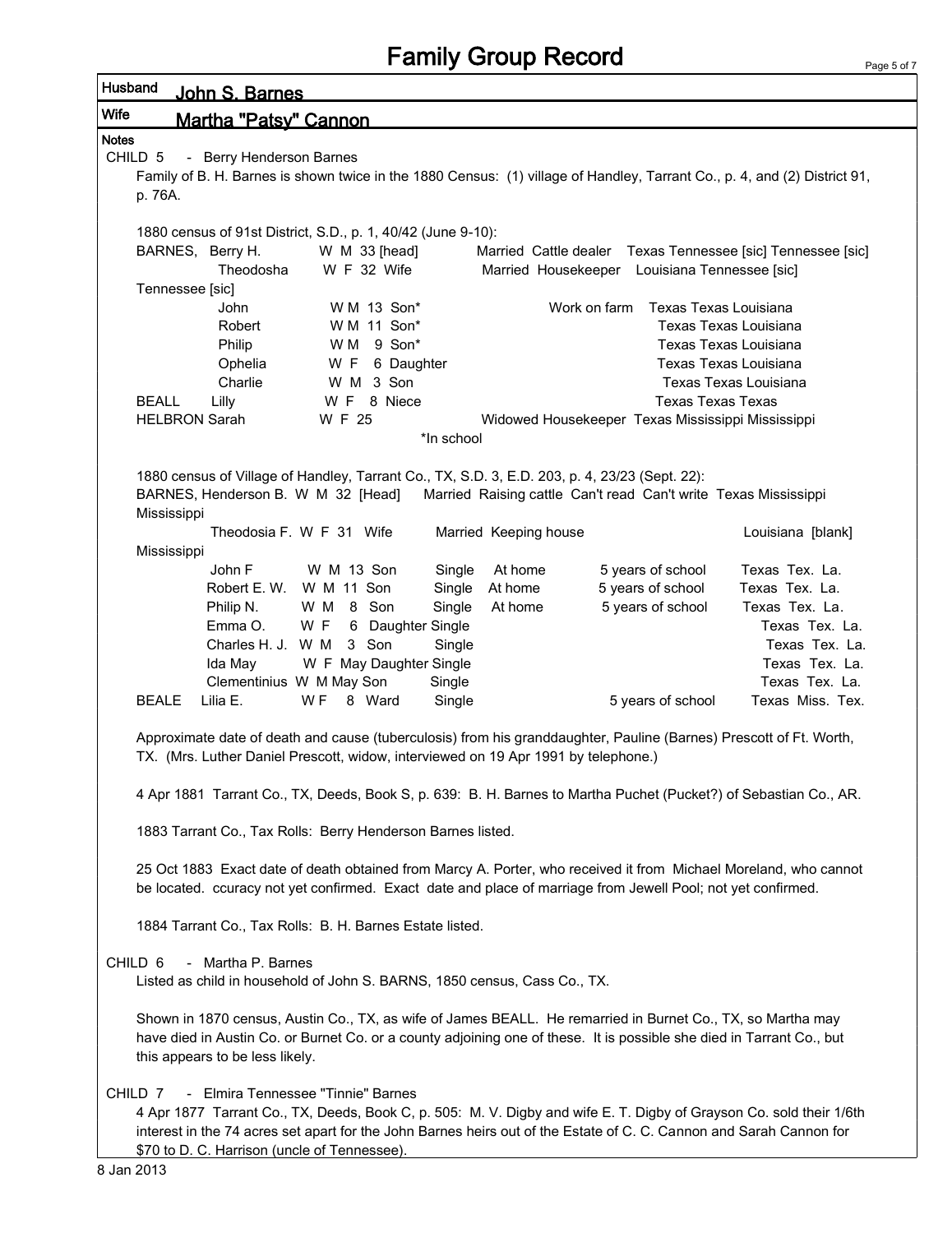| Husband<br><u>John S. Barnes</u>                                                                                                                                                                                                                                                                                                                                                                                                                                                                                                                                                                                                                                                                                                                                                                                                                                                                                                                                                                                                                                                                                                               |  |
|------------------------------------------------------------------------------------------------------------------------------------------------------------------------------------------------------------------------------------------------------------------------------------------------------------------------------------------------------------------------------------------------------------------------------------------------------------------------------------------------------------------------------------------------------------------------------------------------------------------------------------------------------------------------------------------------------------------------------------------------------------------------------------------------------------------------------------------------------------------------------------------------------------------------------------------------------------------------------------------------------------------------------------------------------------------------------------------------------------------------------------------------|--|
| <b>Wife</b><br>Martha "Patsy" Cannon                                                                                                                                                                                                                                                                                                                                                                                                                                                                                                                                                                                                                                                                                                                                                                                                                                                                                                                                                                                                                                                                                                           |  |
| <b>Notes</b><br>(Continued)<br>CHILD 7 - Elmira Tennessee "Tinnie" Barnes<br>1880 Census, Haughts Store village, Dallas Co., TX, p. 244A, 115/123, June 7: DIGBY, M. V., wm age 37 married,<br>Blacksmith, MS GA MS<br>", Tennessee wf age 31 married, wife, TX AL AL<br>, James H. wm age 10<br>TX MS TX<br>son<br>TX MS TX<br>, Willie wm age 8<br>son<br>TX MS TX<br>, Claud wm age 4<br>son<br>son (Jan.) TX MS TX<br>, unnamed wm age 5 mos.                                                                                                                                                                                                                                                                                                                                                                                                                                                                                                                                                                                                                                                                                              |  |
| 1900 Census, Bartlett, Bell Co. (2 Jun 1900), p. 134a, 41/44:<br>DIGBY, M. V. head wm Aug 1843 57 m=married 30yrs MS GA AL Blacksmith<br>", E. T. wife wf Aug 1851 48 m 30 (7 child, 4 living) TX MS MS<br>, Altha T. dau wf Feb 1882 18 s=single<br>TX MS TX<br>", L. G. son wm Dec 1889 10 s<br>TX MS TX<br>ROACH, D. boarder wm Oct 1875 24 s physician<br>GA GA GA                                                                                                                                                                                                                                                                                                                                                                                                                                                                                                                                                                                                                                                                                                                                                                         |  |
| 1910 Census, Bell Co., TX, E.D. 1, Sheet 16A, 227/227: household of:<br>DIGBY, Guy L. wm 21<br>", Tinnie E. fw mother 58 TX United States United States                                                                                                                                                                                                                                                                                                                                                                                                                                                                                                                                                                                                                                                                                                                                                                                                                                                                                                                                                                                        |  |
| 1920 Census, Bell Co., TX, Temple, pct. 5, S.D. 11, E.D. 25, Sheet 7B, Ward 3, 161/197, household of Guy and Nina<br>Digby:<br>DIGBY, Tennie Mother F W 67 Wid. Texas United States United States                                                                                                                                                                                                                                                                                                                                                                                                                                                                                                                                                                                                                                                                                                                                                                                                                                                                                                                                              |  |
| 1930 Census: could not find her or Guy's family.                                                                                                                                                                                                                                                                                                                                                                                                                                                                                                                                                                                                                                                                                                                                                                                                                                                                                                                                                                                                                                                                                               |  |
| A descendant is Billy Blair, Happy Hills Farm, Star Route, Box 56, Granbury, TX 76048 (Hood Co.); (817) 897-1359.<br>He provided Tennessee's date of death.                                                                                                                                                                                                                                                                                                                                                                                                                                                                                                                                                                                                                                                                                                                                                                                                                                                                                                                                                                                    |  |
| See also section on "Martin Van Buren Digby" in STORY OF BELL COUNTY, TEXAS,<br>Vol. I, Bell County Historical Commission, Eakin Press, Austin, TX, 1988, p.<br>460 (submitted by Billy Blair -- William Lee Blair).                                                                                                                                                                                                                                                                                                                                                                                                                                                                                                                                                                                                                                                                                                                                                                                                                                                                                                                           |  |
| According to an unidentified Texas newspaper, probably in Temple, Texas, "Funeral Will Be Held Today For Mrs. E. T.<br>DIGBY," she died at age 80 at 1 a.m. on Wednesday, 19 Aug 1931, at the home of her son L. Guy Digby, when she "<br>was taken suddenly ill about 9 o'clock Tuesday night." She resided with her daughter, Mrs. D. McKay, 510 North Main<br>Street. Her name was given erroneously as "Elmira." she was born in Cass county, Texas, Aug. 9, 1851. States she<br>married Martin V. Digby 28 Jan 1869, and they had 7 children, of whom 3 were surviving when she died. She had<br>resided in Bell Co. for 40 years before her death (since about 1891). Surviving children were S. W. Digby of Belton<br>[probably means William Seaborn Digby], L. Guy Digby of Austin, and Mrs. D. McKay of Temple. She was "very<br>active up to the time of her death." The funeral was at the First Christian Church of the community in which the paper<br>was published, and she was buried in Hillcrest Cemetery. Pallbearers were E. W. L. HARTMANN, J. W. BONNER, Y.<br>Q. BAKER, O. RICHARDS, Claude McGREGOR, and John DANIEL. |  |
| Her funeral record #107, unnamed funeral home on the photocopy from Billy Blair, p. 292, 19 Aug 1931, gave her<br>cause of death as cerebral apoplexy, left cerebral hemmorrhage. Her occupation was "old lady," no religion was<br>specified, her age was 80 years, 0 months, 10 days. She must actually have been 90 when she died. Her parents<br>were given as John S. Barnes and Mary [sic] Cannon, their birthplaces unknown. The bill was charged to D. McKay,<br>who is also shown on the page as Mrs. Victor McKay.                                                                                                                                                                                                                                                                                                                                                                                                                                                                                                                                                                                                                   |  |
| According to the "Martin Van Buren Digby" section, in STORY OF BELL COUNTY, TX: [Digby's] "wife (b. 1849) was a<br>native of Texas, but her parents were born in Alabama [not entirely correct]. They moved to Handley, Texas (between<br>Dallas and Fort Worth). An uncle took Tennessee and the children to raise after they were orphaned." (p. 460)                                                                                                                                                                                                                                                                                                                                                                                                                                                                                                                                                                                                                                                                                                                                                                                        |  |